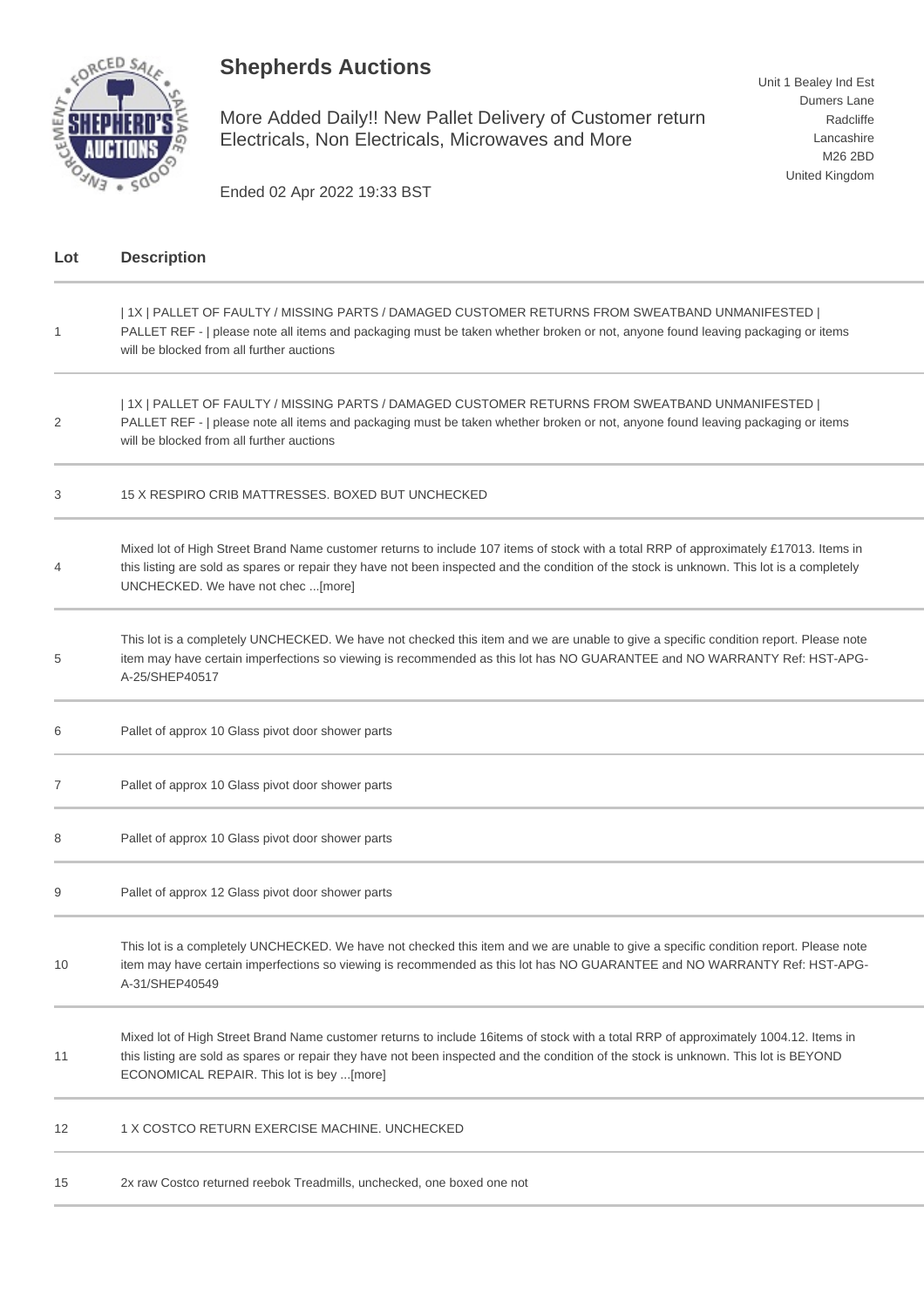| 16 | PALLET OF CUSTOMER RETURN ELECTRICAL ITEMS. ALL UNCHECKED FOR PARTS/WORKING. VIEWING IS<br>RECOMMENDED! |
|----|---------------------------------------------------------------------------------------------------------|
| 17 | PALLET OF CUSTOMER RETURN ELECTRICAL ITEMS. ALL UNCHECKED FOR PARTS/WORKING. VIEWING IS<br>RECOMMENDED! |
| 18 | PALLET OF CUSTOMER RETURN ELECTRICAL ITEMS. ALL UNCHECKED FOR PARTS/WORKING. VIEWING IS<br>RECOMMENDED! |
| 19 | PALLET OF CUSTOMER RETURN ELECTRICAL ITEMS. ALL UNCHECKED FOR PARTS/WORKING. VIEWING IS<br>RECOMMENDED! |
| 20 | PALLET OF CUSTOMER RETURN ELECTRICAL ITEMS. ALL UNCHECKED FOR PARTS/WORKING. VIEWING IS<br>RECOMMENDED! |
| 21 | PALLET OF CUSTOMER RETURN ELECTRICAL ITEMS. ALL UNCHECKED FOR PARTS/WORKING. VIEWING IS<br>RECOMMENDED! |
| 22 | PALLET OF CUSTOMER RETURN ELECTRICAL ITEMS. ALL UNCHECKED FOR PARTS/WORKING. VIEWING IS<br>RECOMMENDED! |
| 23 | 1x 5ft pallet of Wardrobe Mirror doors, All unchecked but look to be packaged                           |
| 24 | 1x 5ft pallet of Wardrobe Mirror doors, All unchecked but look to be packaged                           |
| 25 | PALLET OF 6 X VARIOUS CUSTOMER RETURN BATHS. ALL UNCHECKED                                              |
| 26 | PALLET OF 5 X VARIOUS CUSTOMER RETURN BATHS. ALL UNCHECKED                                              |
| 27 | PALLET OF 2 X VARIOUS CUSTOMER RETURN BATHS. ALL UNCHECKED                                              |
| 28 | PALLET OF 6 X VARIOUS CUSTOMER RETURN BATHS. ALL UNCHECKED                                              |
| 29 | PALLET OF VARIOUS SINKS AND TOILETS. ALL UNCHECKED                                                      |
| 30 | PALLET OF VARIOUS BATHROOM UNITS. ALL UNCHECKED                                                         |
| 31 | PALLET OF 5 X VARIOUS CUSTOMER RETURN BATHS. ALL UNCHECKED                                              |
| 32 | PALLET OF BATHROOM PANELS AND SOME WORKTOPS. ALL UNCHECKED                                              |
| 33 | PALLET OF CUSTOMER RETURN ELECTRICAL ITEMS. ALL UNCHECKED FOR PARTS/WORKING, VIEWING IS<br>RECOMMENDED! |
| 34 | PALLET OF 4 X VARIOUS FRIDGE FREEZERS. ALL UNCHECKED AND UNTESTED                                       |